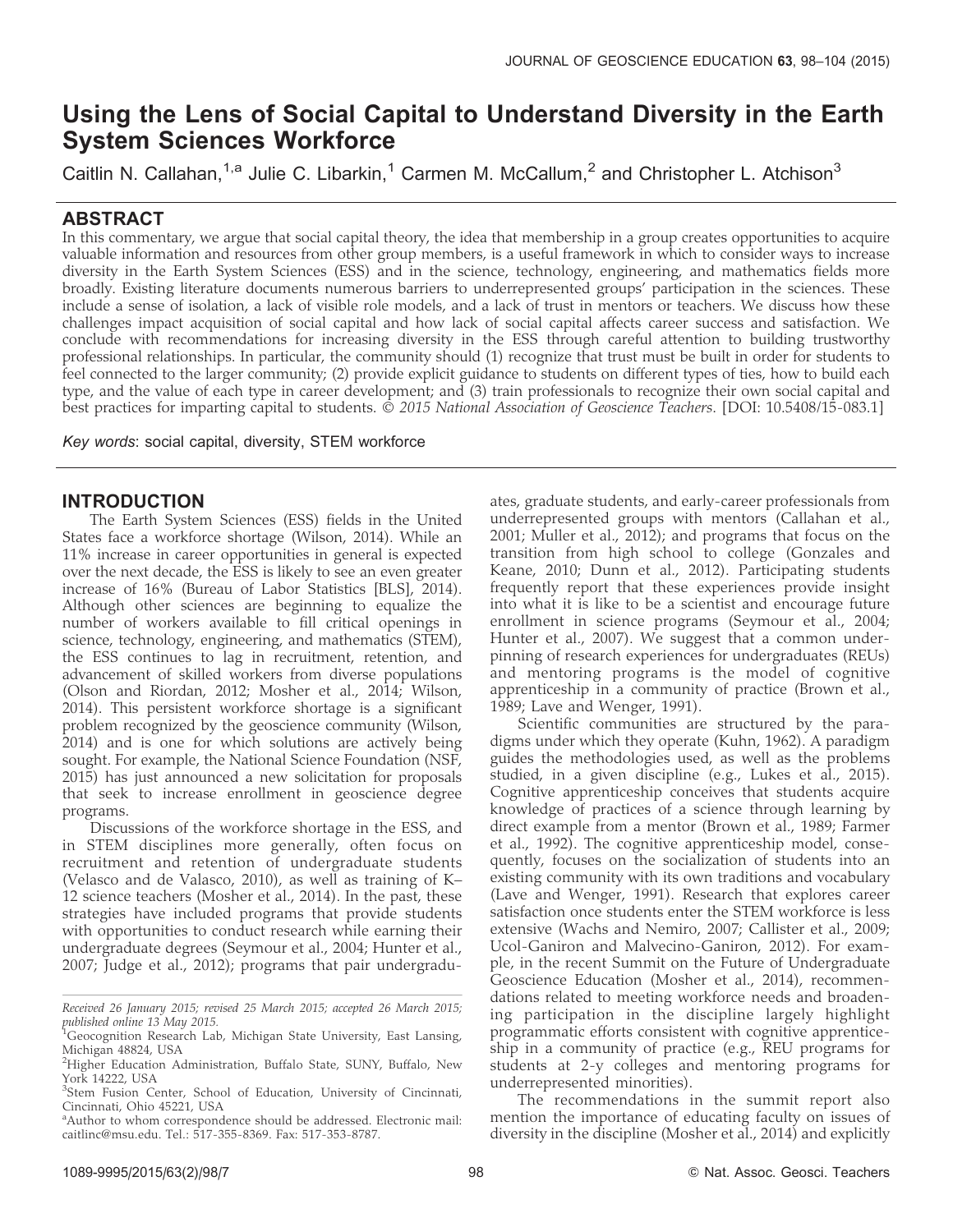refer to problems such as ''stereotype threat'' (i.e., believing oneself to confirm negative stereotypes about a group of which one is a member) and ''imposter syndrome'' (i.e., believing oneself not to be competent despite past success or accomplishments). These issues are significant because they bring to the fore a limitation of the cognitive apprenticeship model: membership hinges on possessing knowledge of the norms within the community, but for some that knowledge is not an easy commodity to obtain or sustain.

We suggest that the workforce-shortage problem in the ESS might be more fully understood through the lens of social capital and through an analysis of the role that relationships play in career development and success in the ESS. Social capital theory, the idea that membership in a group creates opportunities to acquire valuable information and resources from other group members, is a useful theoretical framework for workforce analysis, because social capital asks how individuals benefit from different types of social ties and networks in their professional lives. Social capital theory has been applied to fields such as business (Tharenou, 1999) and less commonly to STEM (Ucol-Ganiron and Malvecino-Ganiron, 2012). It has also been used to study different populations of interest within STEM, including underrepresented groups (Foor et al., 2007; Whitney et al., 2011). Various researchers in the United States have found that underrepresented populations are less likely than others to benefit from relationships that impart significant amounts of social capital (Etzkowitz et al., 2000; Potts, 2005; Foor et al., 2007), potentially contributing to the lack of diversity in some STEM fields. Scholars across the globe have made similar claims (Gray et al., 2007; Broadbridge, 2010). For example, Broadbridge (2010) found that women senior-level managers in the United Kingdom and Ireland are less likely than men to accumulate social capital for career development purposes.

In the literature, the persistent lack of diversity in any of the STEM disciplines is commonly coupled with concern over workforce needs (National Academy of Sciences [NAS], 2011; Fealing and Myers, 2012; Daily and Eugene, 2014). Most often, the underrepresented groups of interest are women and minorities; less frequently, consideration is also given to socioeconomic status, disability status, or sexual/gender orientation (NAS, 2011; National Research Council [NRC], 2013; Patridge et al., 2014). Each of these groups is underrepresented in the sciences and particularly in the ESS. We argue that social capital theory can (1) help us recognize barriers these groups face to entering the ESS and the STEM disciplines more broadly and (2) provide a useful construct for motivating future research efforts.

## SOCIAL CAPITAL THEORY AND CAREER **SUCCESS**

Social capital has been recognized for more than 40 y as an important construct in understanding what influences career success and satisfaction, collaborations among workers, employment opportunities, and compensation (Adler and Kwon, 2002). Although scholars may differ slightly in their perspectives on social capital, they agree that this resource can be acquired through relationships

(Bourdieu, 1986; Coleman, 1988; Putnam, 1993). Individuals within a group—members of a family or even a community—are expected to share privileged information and resources in order to better the lives of all members. Through the sharing of this knowledge, group members exchange social capital.

However, social capital theory is not absent of critique. Dika and Singh (2002), Grenfell and James (1998), and other authors argue that the concept of social capital is often not clearly defined in research studies, leaving a gap in our understanding of what social capital is and how it should be measured (Halpern, 2005). In the context of this paper, we favor Coleman's (1988) conceptualization of social capital, which focuses on sharing of resources between individuals (Putnam, 1993). Unlike earlier advocates of the concept (e.g., Bourdieu, 1986), Coleman (1988) also argues that social capital exists in all communities, regardless of wealth or privilege; indeed, social capital has been identified in the context of poor and marginalized groups across disciplines (Coleman, 1988).

The amount of information shared and received by individuals in a group is often regulated by the amount of trust inherent to relationships between individuals, as well as the expectations, obligations, and social norms that are observed and maintained by group members (Coleman, 1988). Relationships with family, friends, and close coworkers are referred to as ''strong'' ties or ''bonding'' networks (Granovetter, 1973). Strong ties tend to provide individuals with frequent and intense personal and professional support from people with whom they share commonalities (Granovetter, 1973; Levin and Cross, 2004). Individuals within bonding networks commonly share trust that is benevolence based (where individuals believe others care about their general well-being), as well as trust that is competence based (where individuals believe others hold positions for which they are qualified; Levin and Cross, 2004). By comparison, relationships with acquaintances, associates, and higher-level managerial staff are often referred to as ''weak'' ties or ''bridging'' relationships (Granovetter, 1973). These relationships are less intense than strong ties but are frequently considered more valuable because they provide access to information, people, and resources that would otherwise be inaccessible (Levin and Cross, 2004). Weak ties also include benevolence-based trust, but competence-based trust is essential for weak ties to be beneficial (Levin and Cross, 2004). All ties, however, require some amount of trust, and trust requires a willingness to be vulnerable (Fig. 1; Mayer et al., 1995; Hezlett and Gibson, 2007).

The concept of social capital is being adopted more widely as scholars across a variety of fields attempt to understand the value of social ties. This is especially true for scholars interested in the role of social capital in career success, where both strong and weak ties are recognized as important for career-related outcomes (Bridges and Villemez, 1986; McPherson et al., 1992; Seibert et al., 2001; Adler and Kwon, 2002; Zhang et al., 2010). Seibert et al. (2001) integrated conceptualizations of social capital theory with research on career-related outcomes and determined that the number of weak ties that an individual has correlates positively with the number of career-related resources available to that individual. While both strong and weak ties are necessary for career success, weak ties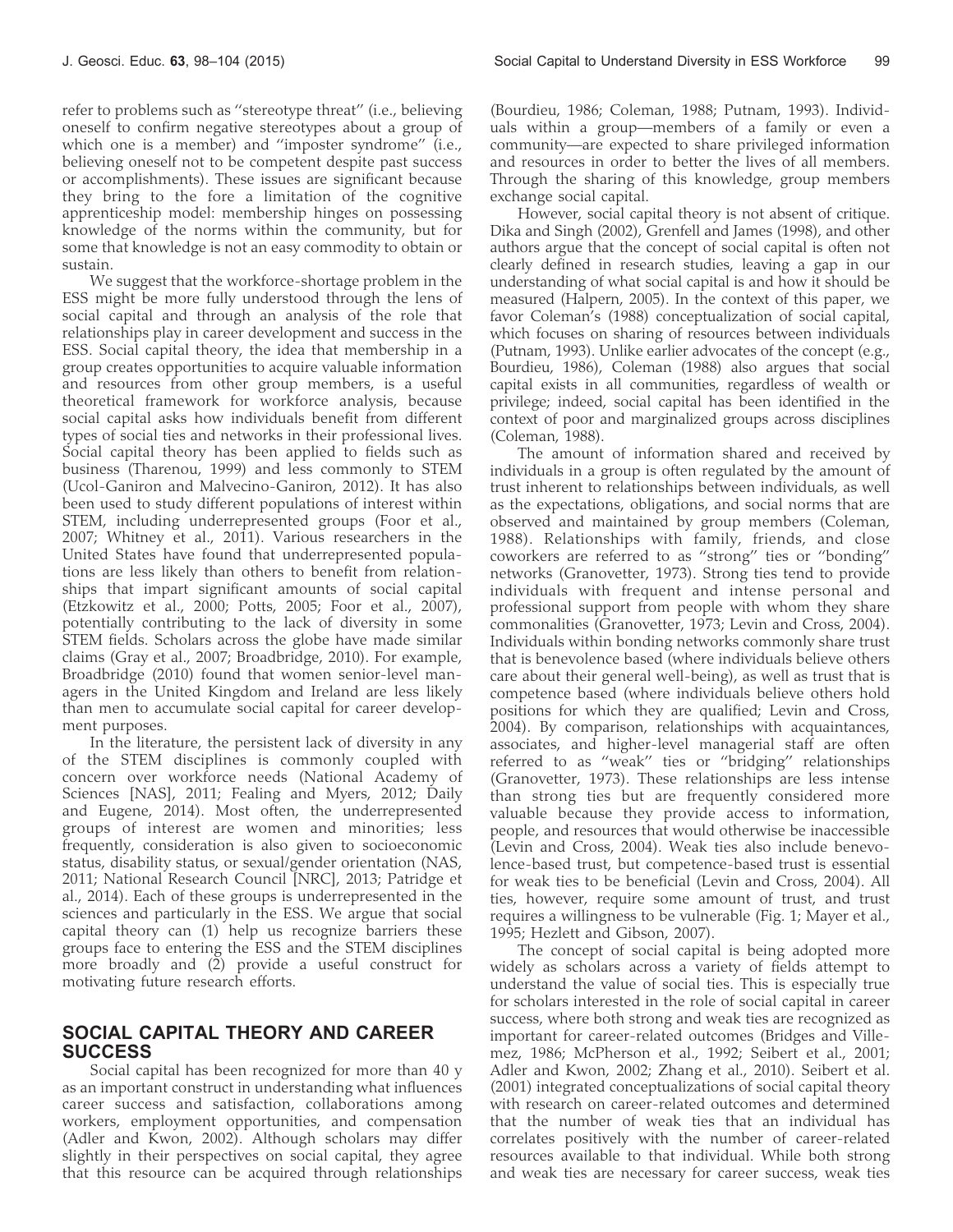

FIGURE 1: Characteristics of social capital. (a) Relationship between tie type and trust. While both benevolence- and competence-based trust can be present for strong and weak ties, strong ties require significant benevolence. (b) Relationship between trust and relationships. Competence-based trust is mostly found in professional relationships, while benevolence-based trust is mostly found in social relationships.

are more closely associated with career-relevant information that is difficult to obtain, such as strategies for obtaining promotions or salary increases (Seibert et al., 2001; Levin and Cross, 2004).

In the book Lean In, Sheryl Sandberg (2013) devotes a chapter to her thoughts on different kinds of mentoring relationships, and although it was not Sandberg's explicit intent, her discussion provides us with concrete examples of network ties. She recounts the number of times that women who are just starting in their careers have asked her to be their mentor, often mere minutes after being introduced. She bemoans the question. In part, she sees it as a reflection that too often women are focused on finding a mentor who will adopt a guardian-like role in their careers. The characteristics ascribed to these mentors align well with benevolence-based, strong ties. Sandberg contrasts such instances of unrealistic expectations placed upon her with times when she has willingly provided discrete pieces of information when asked specific questions. In those cases, often involving junior male colleagues or acquaintances, she did not feel encumbered with a duty to be a benevolent resource or confidant. Rather, she was acting primarily as a competent weak tie.

In general, then, social capital is understood to have an important influence on employment, resource exchange, entrepreneurship, and overall career success (Seibert et al., 2001; Adler and Kwon, 2002; Levin and Cross, 2004). Weak ties provide access to resources and information, while strong ties provide social support needed during times of change or stress. Notably, the relative importance of weak versus strong ties for career success is still unclear (Bridges

and Villemez, 1986; McPherson et al., 1992), and the debate among scholars is prevalent in the United States and across the globe (Anticliff et al., 2007; Gray et al., 2007).

#### DIVERSITY IN STEM AND BARRIERS TO ACQUIRING SOCIAL CAPITAL

STEM disciplines are widely recognized as relatively nondiverse (NAS, 2011; NSF, 2013). Within the ESS, organizations in the United States, such as the Geological Society of America (GSA, 2013) and the American Geophysical Union (AGU, 2002), as well as organizations abroad, such as the Geological Society of London (GSL, 2014), have published position statements articulating their concerns about the lack of diversity in the discipline and their interest in expending more effort on the issue. A common refrain running through these statements and other studies is that recruiting and retaining members of underrepresented groups will help address anticipated workforce needs in the years ahead (Foor et al., 2007; Perna et al., 2009; NAS, 2011; NRC, 2013; White and Mitchell, 2013; Daily and Eugene, 2014). The argument supposes that in order to meet labor demands, the community needs to draw from a larger pool of potential employees (Atkinson and Mayo, 2010; Gonzales and Keane, 2010; Velasco and de Velasco, 2010). Attention to increasing diversity in the ESS arises also from a concern that the diversity of its workforce should more closely reflect the diversity of the larger population (AGU, 2002; Velasco and de Velasco, 2010; GSA, 2013; GSL, 2014). To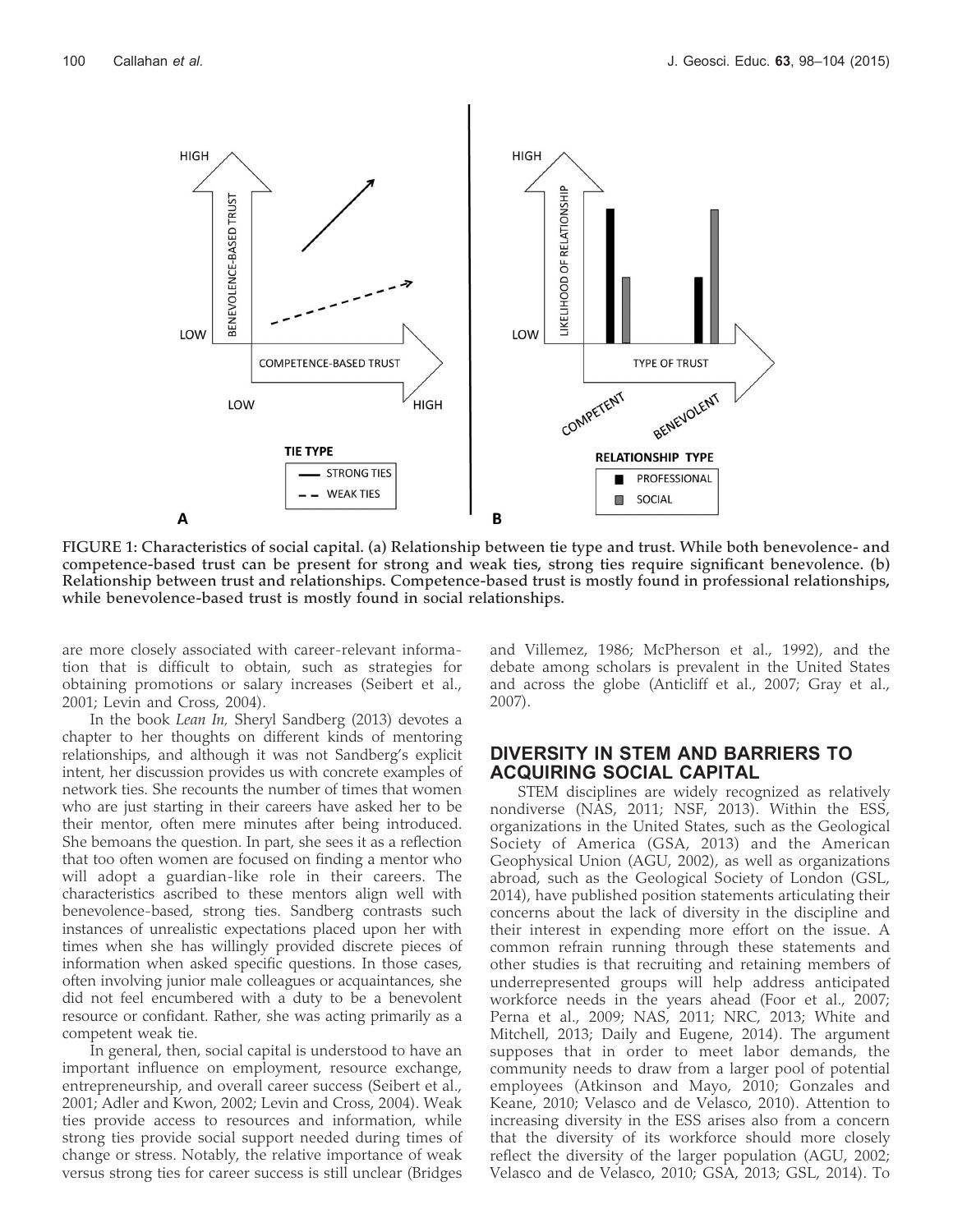this end, several decades of effort intent on recruiting and retaining women and underrepresented groups into the ESS have had some success, albeit generally on a small scale (Velasco and de Velasco, 2010).

For women in STEM careers, a foremost challenge and source of dissatisfaction is a sense of professional isolation (Olsen et al., 1995; Wachs and Nemiro, 2007; Xu, 2008; Callister et al., 2009). In academic science, female faculty members labor under disproportionate workloads as they are commonly tasked with service duties that male colleagues are unwilling to do or are uninterested in doing; these tasks are sometimes equated with a kind of "mothering" role that women are expected to take on within departments (Wachs and Nemiro, 2007; Blackwell et al., 2009; Callister et al., 2009). Male faculty members who manage to be unencumbered with extra responsibilities at work have the time to develop social and professional networks that contribute to their careers (Callister et al., 2009; Holleran et al., 2010). With added time constraints, women struggle to acquire valuable social capital ties that would help support and move their careers forward.

A different kind of isolation imposed on underrepresented groups in STEM disciplines leads to experiences that undermine a sense of belonging (Etzkowitz et al., 2000; Noonan et al., 2004; Foor et al., 2007; Hurtado et al., 2007; Blackwell et al., 2009; Dunn et al., 2012). One example of this is the oft-noted lack of visible role models for women, minorities, and individuals with disabilities in STEM organizations or academic departments (Noonan et al., 2004; Foor et al., 2007; Zeldin et al., 2008; Dunn et al., 2012). This absence has the potential to raise doubts among young scientists and engineers in those underrepresented groups about their ability to succeed: Why would they succeed if others like them have not? Negative racial stereotypes encountered by underrepresented minority students majoring in STEM disciplines can be a significant deterrent to their persistence (Ream et al., 2014). For these students, such experiences perpetuate a sense of their otherness relative to the majority. In the parlance of social capital, we argue that instances that foster a perceived lack of belonging have implications for trust in relationships. Without confidence that others care about their success or see them as capable, members of underrepresented groups seem in danger of accruing deeper distrust in the community; instead, they should be acquiring social capital as members of the community.

The value of social capital as a theoretical framework for understanding the impact of exclusion or inclusion of diverse groups in STEM is particularly well exemplified in two case studies. First, Foor et al. (2007) reported the experiences of a first-generation, economically disadvantaged, multiminority, female undergraduate engineering student. Given the pseudonym Inez, the student recounted how one of her professors, in response to her struggling in her course and asking for help, explicitly discouraged her from proceeding with her plan to be an engineer. When asked during her interview if she had any advice for faculty members, Inez replied, ''Try to make people feel more welcome. I never felt like I was welcome'' (Foor et al., 2007, 113). Second, Ream et al. (2014) focused on a program titled, Minority Access to Research Careers, Undergraduate Student Training in Academic Research (MARC-U\*STAR), in which minority

students majoring in biological or physical sciences worked with mentors during their junior and senior years of college. The purpose of the study was to investigate the impact of students' trust in their mentors on students' motivation and career expectations. Notably, students enrolled in the MARC-U\*STAR program had significantly higher levels of trust in their mentors, both at the outset of the mentoring relationship and at the end, than did mentored students (most of whom were not minorities) who had not gone through the program. Ream et al. (2014) suggested that one implication of this finding is that mentored students not in the program did not have a history of feeling uneasy in the STEM community; consequently, not being in the program made little difference to them in terms trust in academic mentors. We propose that perhaps the faculty members in the MARC-U\*STAR program were able to do what Inez's physics professor was not: ''make people feel more welcome.''

In summary, a sense of isolation, lack of role models, and lack of trusting relationships are only examples of the kinds of barriers members of underrepresented groups face in obtaining social capital. Our intent was not to be comprehensive. Rather, we used these examples because they emphasize the ways in which career success hinges substantially on different kinds of trustworthy connections. If someone is missing these relationships, it seems to be that much harder to enter a career and become a valuable member of the community.

#### SUMMARY AND RECOMMENDATIONS

Past initiatives to diversify the ESS workforce have been aimed largely at increasing graduation rates across genders (Holmes et al., 2008) and races or ethnicities (Callahan et al., 2001; Velasco and de Velasco, 2010; O'Connell and Holmes, 2011). Recent efforts have also expanded awareness about including more students with disabilities in the ESS (Locke, 2005; Atchison and Martinez-Frias, 2012; Atchison and Libarkin, 2013). This collective attention to diversity in the ESS suggests that the community may be ready for more focused efforts to challenge structures that may inadvertently inhibit participation and to introduce mechanisms that could be put in place to allow greater access. Drawing upon social capital as a theoretical framework, we make the following suggestions for efforts to diversify the ESS workforce:

- 1. Pay attention to trust and the vulnerability it implies. A relationship between two individuals where there is competence-based trust means that each person considers the other capable; a relationship between two individuals where there is benevolence-based trust means that each person cares about the other person's well being. For some members of underrepresented groups, past experiences may mean that they hesitate to make themselves vulnerable through trusting others. Mentors especially must build trusting relationships in order to ensure students feel connected to the STEM community.
- 2. Provide explicit guidance to students on different types of ties and how to build them. Weak ties can be valuable resources for obtaining discrete pieces of information. Strong ties may prove beneficial for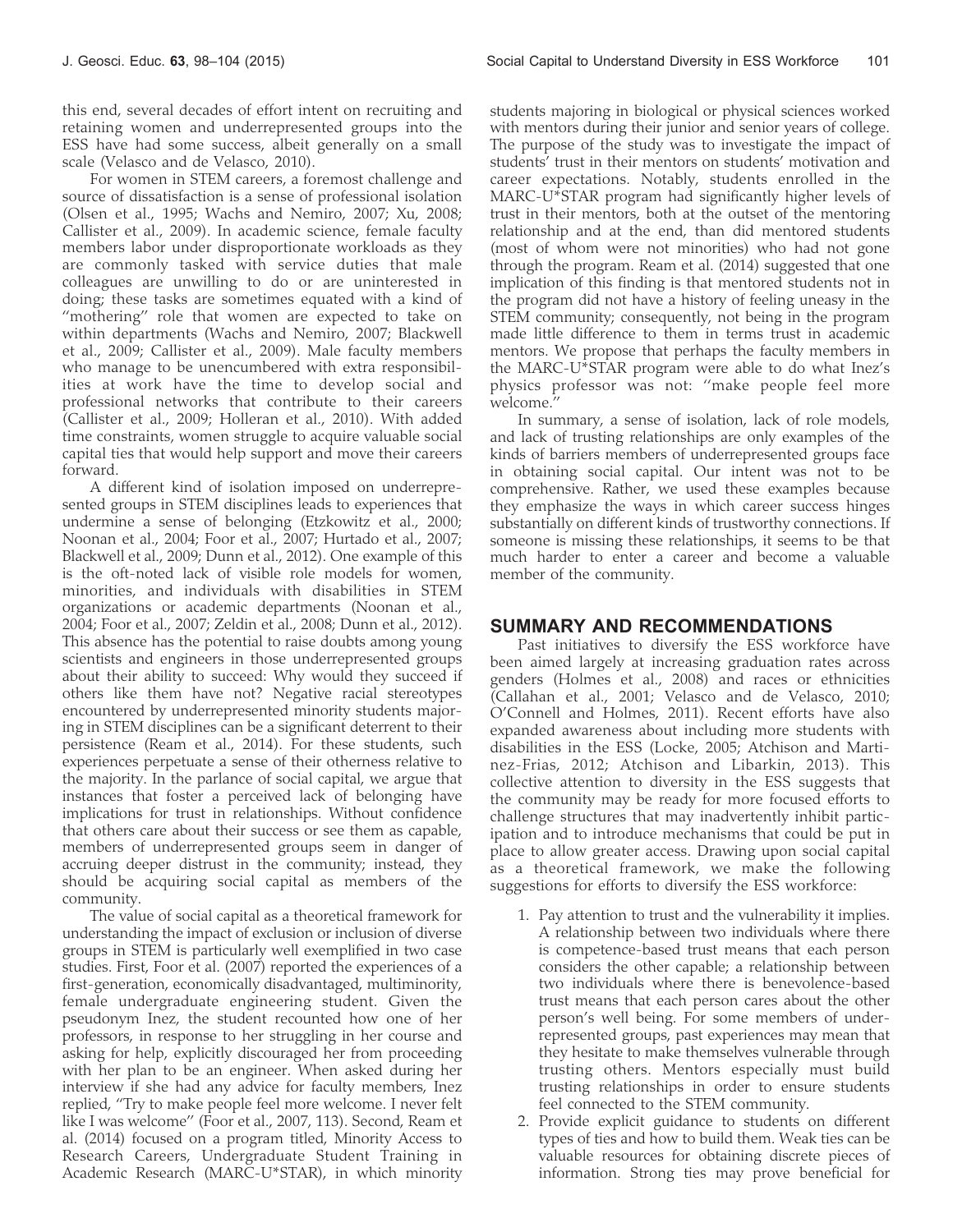career development and satisfaction in the long term. Appreciating the differences that exist between these two types of ties can help focus students' career development efforts.

3. Provide guidance to professionals in the ESS community about the social capital they can offer to students and colleagues. Mentors may not recognize that access to networks, opportunities for information exchange, and trust development can be as important for student development as research or career mentoring.

In conclusion, we note an analogy invoked by Foor et al. (2007) in their discussion of the case study of Inez. The authors proposed that efforts intent on increasing diversity could benefit from thinking about the computer-programming term ''bootstrapping.'' The term refers to the fact that computers cannot simply go from being turned off to being on and ready to use. Computers are programmed to initiate internal processes before becoming ready for use:

''[Computers] take a simple set of instructions (or, in human terms, resources or capital) and repeatedly use these to locate more numerous, powerful, and useful instructions.... We need to help disadvantaged students effectively utilize their meager capital resources to locate and acquire the additional social, cultural, and symbolic capital resources needed to excel.'' (Foor et al., 2007, 113)

In essence, Foor et al. (2007) argued that even small amounts of social capital are valuable; what matters is how it is put to use. If we want to meet the current and forthcoming workforce demands in the ESS, we need increased communitywide sensitivity to the power of relationships and an appreciation of the potential social capital that comes with diverse experiences and views.

## **REFERENCES**

- Adler, P.S., and Kwon, S. 2002. Social capital: Prospects for a new concept. Academy of Management Review, 27(1):17–40.
- American Geophysical Union (AGU). 2002. AGU diversity plan. Available at http://education.agu.org/diversity-programs/agudiversity-plan/ (accessed 23 March 2015).
- Antcliff, V., Saundry, R., and Stuart, M. 2007. Networks and social capital in the UK television industry: The weakness of weak ties. Human Relations, 60(2):371–393.
- Atchison, C.L., and Libarkin, J.C. 2013. Fostering accessibility in geoscience training programs. EOS, Transactions American Geophysical Union, 94(44):400–401.
- Atchison, C.L., and Martinez-Frias, J. 2012. Inclusive geoscience instruction. Nature Geoscience, 5:366. doi:10.1038/ngeo1487.
- Atkinson, R.D., and Mayo, M. 2010. Refueling the U.S. innovation economy: Fresh approaches to science, technology, engineering and mathematics (STEM) education. Washington, DC: Information Technology and Innovation Foundation.
- Blackwell, L.V., Snyder, L.A., and Mavriplis, C. 2009. Diverse faculty in STEM fields: Attitudes, performance, and fair treatment. Journal of Diversity in Higher Education, 2(4):195– 205. doi:10.1037/a0016974.
- Bourdieu, P. 1986. Forms of capital. In Richardson, J.G., eds., Handbook of theory in research for the sociology of education. New York: Greenwood Press, p. 241–258.
- Bridges, W.P., and Villemez, W.J. 1986. Informal hiring and income in the labor market. American Sociological Review, 51:574–582.
- Broadbridge, A. 2010. Social capital, gender and careers: Evidence from retail senior managers. Equity, Diversity and Inclusion: An International Journal, 29(8):815–834.
- Brown, J.S., Collins, A., and Duguid, P. 1989. Situated cognition and the culture of learning. Educational Researcher, 18(1):32–42.
- Bureau of Labor Statistics (BLS), U.S. Department of Labor. 2015. Occupational outlook handbook, 2014–15 edition: Geoscientists. Available at http://www.bls.gov/ooh/life-physical-andsocial-science/geoscientists.htm (accessed 29 January 2014).
- Callahan, C.N., Byerly, G., and Smith, M. 2001. The American Geological Institute Minority Participation Program (MPP): Thirty years of improving access to opportunities in the geosciences through undergraduate and graduate scholarships for under-represented minorities. In Paper presented at the American Geophysical Union Spring Meeting, Boston, MA, abstract ED21D-04.
- Callister, R.R., Minnotte, K.L., and Sullivan, K.A. 2009. Understanding gender differences in job dissatisfaction among science and engineering faculty. Journal of Women and Minorities in Science and Engineering, 15:223–243.
- Coleman, J. 1988. Social capital in the creation of human capital. American Journal of Sociology, 94:S95–S120.
- Daily, S.B., and Eugene, W. 2014. Preparing the future STEM workforce for diverse environments. Urban Education, 48(5):682–704. doi:10.1177/0042085913490554.
- Dika, S.L., and Singh, K. 2002. Applications of social capital in educational literature: A critical synthesis. Review of Educational Research, 72(1):31–60.
- Dunn, C., Rabren, K.S., Taylor, S.L., and Dotson, C.K. 2012. Assisting students with high-incidence disabilities to pursue careers in science, technology, engineering, and mathematics. Intervention in School and Clinic, 48(1):47–54. doi:10.1177/ 1053451212443151.
- Etzkowitz, H., Kemelgor, C., and Uzzi, B. 2000. Athena unbound: The advance of women in science and technology. Cambridge, UK: Cambridge University Press.
- Farmer, J.A., Buckmaster, A., and LeGrand, B. 1992. Cognitive apprenticeship: Implications for continuing professional development. New Directions for Adult and Continuing Education, 55:41–49.
- Fealing, K.H., and Myers, S.L.J. 2012. Pathways pipelines to broadening participation in the STEM workforce. Paper presented at the Southern Economic Association Meeting, Washington, DC. Available at http://papers.ssrn.com/sol3/ papers.cfm?abstract\_id=2020504 (accessed 29 January 2014).
- Foor, C.E., Walden, S.E., and Trytten, D.A. 2007. ''I wish that I belonged more in this whole engineering group:'' Achieving individual diversity. Journal of Engineering Education, 96(2):103– 115.
- Geological Society of America (GSA). 2013. Diversity in the geosciences community. Available at http://www.geosociety. org/positions/position15.htm (accessed 23 March 2015).
- Geological Society of London (GSL). 2014. Science council declaration on diversity, equality and inclusion. Available at http://www.geolsoc.org.uk/About/Diversity/Declaration-on-Diversity-Equality-and-Inclusion (accessed 23 March 2015).
- Gonzales, L.M., and Keane, C.M. 2010. Who will fill the geoscience workforce supply gap? Environmental Science and Technology, 44(2):550–555. doi:10.1021/es902234g.
- Granovetter, M.S. 1973. The strength of weak ties. American Journal of Sociology, 78(6):1360–1380.
- Gray, M., Kurihara, T., Hommen, L., and Feldman, J. 2007. Networks of inclusion: Job segmentation and social networks in the knowledge economy. Equal Opportunities International, 26(2):144–161.
- Grenfell, M., and James, D. 1998. Bourdieu and education: Acts of practical reason. London, UK: Farmer Press.
- Halpern, D. 2005. Social capital. Malden, MA: Polity Press.
- Hezlett, S.A., and Gibson, S.K. 2007. Linking mentoring and social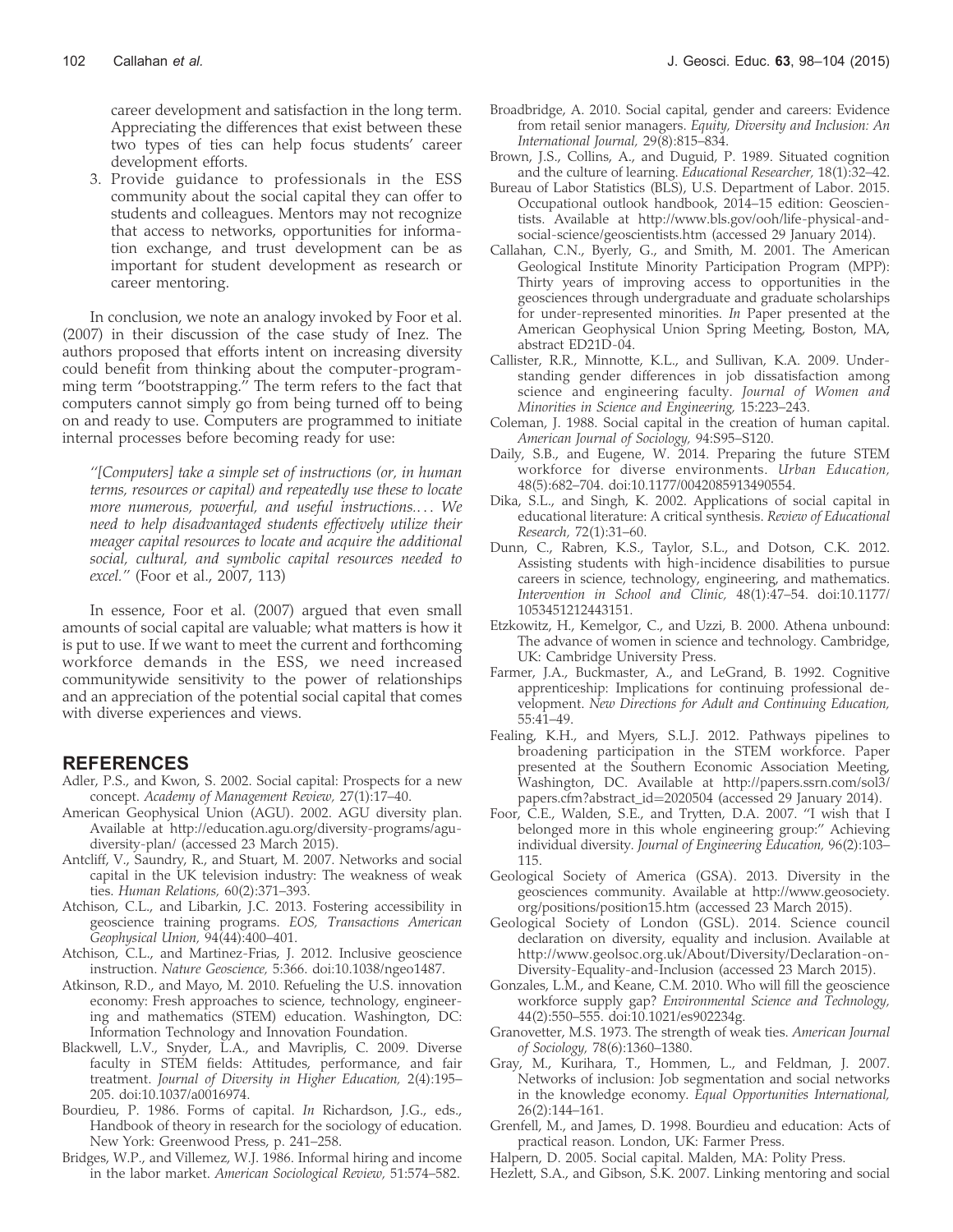capital: Implications for career and organization development. Advances in Developing Human Resources, 9(3):384–411. doi:10. 1177/1523422307304102.

- Holleran, S.E., Whitehead, J., Schmader, T., and Mehl, M.R. 2010. Talking shop and shooting the breeze: A study of workplace conversation and job disengagement among STEM faculty. Social Psychological and Personality Science, 2Z:65–71. doi:10. 1177/1948550610379921.
- Holmes, M.A., O'Connell, S., Frey, C., and Ongley, L. 2008. Gender imbalance in U.S. geoscience academia. Nature Geoscience, 1:79–82. doi:10.1038/ngeo113.
- Hunter, A., Laursen, S.L., and Seymour, E. 2007. Becoming a scientist: The role of undergraduate research in students' cognitive, personal, and professional development. Science Education, 91:36–74. doi:10.1002/sce.
- Hurtado, S., Han, J.C., Sáenz, V.B., Espinosa, L.L., Cabrera, N.L., and Cerna, O.S. 2007. Predicting transition and adjustment to college: biomedical and behavioral science aspirants' and minority students' first year of college. Research in Higher Education, 48(7):841–887. doi:10.1007/s11162-007-9051-x.
- Judge, S., Pollock, M., Wiles, G., and Wilson, M. 2012. Mentored undergraduate research in the geosciences. EOS, Transactions American Geophysical Union, 93(36):345–347.
- Kuhn, T. 1962. The structure of scientific revolutions. Chicago, IL: University of Chicago Press.
- Lave, J., and Wenger, E. 1991. Situated learning: Legitimate peripheral participation. Cambridge, MA: Cambridge University Press.
- Levin, D.Z., and Cross, R. 2004. The strength of weak ties you can trust: The mediating role of trust in effective knowledge transfer. Management Science, 50(11):1477–1490. doi:10.1287/ mnsc.1030.0136.
- Locke, S. 2005. The status of persons with disabilities in the geosciences. Paper presented at the Regional Alliance for Science, Engineering, and Mathematics Squared (RASEM<sup>2</sup>) Symposium. Las Cruces, NM: New Mexico State University.
- Lukes, L.A., LaDue, N.D., Cheek, K.A., Ryker, K., and St. John, K. 2015. Creating a community of practice around geoscience education research: NAGT-GER. Journal of Geoscience Education, 63:1–6.
- Mayer, R.C., Davis, J.H., and Schoorman, F.D. 1995. An integrative model of organizational trust. Academy of Management Review, 20(3):709–734.
- McPherson, J.M., Popielarz, P.A., and Drobnic, S. 1992. Social networks and organizational dynamics. American Sociological Review, 57:153–170.
- Mosher, S., Bralower, T., Huntoon, J., Lea, P., McConnell, D., Miller, K., Ryan, J., Summa, L., and Villalobos, J. 2014. Summary report for summit on future of undergraduate geoscience education. Available at http://www.jsg.utexas.edu/ events/files/Future\_Undergrad\_Geoscience\_Summit\_report. pdf (accessed 23 March 2015).
- Muller, C., Blake-Beard, S., Barsion, S.J., and Wotipka, C.M. 2012. Learning from the experiences of women of color in MENTORNET's one-on-one program. Journal of Women and Minorities in Science and Engineering, 18(4):315–335.
- National Academy of Sciences (NAS). 2011. Expanding underrepresented minority participation: America's science and technology talent at the crossroads, Committee on Underrepresented Groups and the Expansion of the Science. Washington, DC: National Academies Press.
- National Research Council (NRC). 2013. Preparing the next generation of earth scientists: An examination of federal education and training programs. Washington, DC: National Academies Press.
- National Science Foundation (NSF). (2013). Women, minorities, and persons with disabilities in science and engineering: 2013. Special Report NSF 13–304. Arlington, VA: National Center for

Science and Engineering Statistics. Available at http://www. nsf.gov/statistics/wmpd/ (accessed 29 January 2014).

- National Science Foundation (NSF). (2015). Improving undergraduate STEM education: pathways into geoscience. Program NSF 15–526. Available at http://www.nsf.gov/pubs/2015/nsf15526/ nsf15526.htm (accessed 25 March 2015).
- Noonan, B.M., Gallor, S.M., Hensler-McGinnis, N.F., Fassinger, R.E., Wang, S., and Goodman, J. 2004. Challenge and success: A qualitative study of the career development of highly achieving women with physical and sensory disabilities. Journal of Counseling Psychology, 51(1):68–80. doi:10.1037/ 0022–0167.51.1.68.
- O'Connell, S., and Holmes, M.A. 2011. Obstacles to recruitment of minorities into geosciences: A call to action. GSA Today, 21(6):52–54.
- Olsen, D., Maple, S.A., and Stage, F.K. 1995. Women and minority faculty job satisfaction. Journal of Higher Education, 66(3):267– 293.
- Olson, S., and Riordan, D.G. 2012. Engage to excel: Producing one million additional college graduates with degrees in science, technology, engineering, and mathematics. Report to the President. Washington, DC: Executive Office of the President.
- Patridge, E.V., Barthelemy, R.S., and Rankin, S.R. 2014. Factors impacting the academic climate for LGBQ STEM faculty. Journal of Women and Minorities in Science and Engineering, 20(1):75–98. doi:10.1615/JWomenMinorScienEng.2014007429.
- Perna, L., Lundy-Wagner, V., Drezner, N.D., Gasman, M., Yoon, S., Bose, E., and Gary, S. 2009. The contribution of HBCUS to the preparation of African American women for stem careers: A case study. Research in Higher Education, 50:1–23. doi:10.1007/ s11162-008-9110-y.
- Potts, B. 2005. Disability and employment: Considering the importance of social capital. Journal of Rehabilitation, 71(3):20–25.
- Putnam, R.D. 1993. The prosperous community: Social capital and public life. American Prospect, 13:35–42.
- Ream, R.K., Lewis, J.L., Echeverria, B., and Page, R.N. 2014. Trust matters : Distinction and diversity in undergraduate science education. Teachers College Record, 116(May):1–50.
- Sandberg, S. 2013. Lean in: Women, work, and the will to lead. New York: Alfred A. Knopf.
- Seibert, S.E., Kraimer, M.L., and Liden, R.C. 2001. A social capital theory of career success. Academy of Management Review, 44(2):219–237.
- Seymour, E., Hunter, A.-B., Laursen, S.L., and DeAntoni, T. 2004. Establishing the benefits of research experiences for undergraduates in the sciences: First findings from a three-year study. Science Education, 88(4):493–534. doi:10.1002/sce.10131.
- Tharenou, P. 1999. Gender differences in advancing to the top. International Journal of Management Reviews, 1(2):111–132.
- Ucol-Ganiron, T., and Malvecino-Ganiron, T. 2012. Social capital on civil engineer career success. International Journal of Innovation, Management, and Technology, 3(6):718–724. doi:10. 7763/IJIMT.2012.V3.326.
- Velasco, A.A., and de Velasco, E.J. 2010. Striving to diversify the geosciences workforce. EOS, Transactions American Geophysical Union, 91(33):289–291.
- Wachs, F.L., and Nemiro, J. 2007. Speaking out on gender: Reflections on women's advancement in the STEM disciplines. Journal of Women and Minorities in Science and Engineering, 13(1):77–94. doi:10.1615/JWomenMinorScienEng.v13.i1.40.
- White, J.L., and Mitchell, S.K. 2013. Career certainty and persisting interest in STEM: An analysis of underrepresented groups. Journal of Women and Minorities in Science and Engineering, 19(1):47–66.
- Whitney, J., Langley-Turnbaugh, S., Lovewell, L., and Moeller, B. 2011. Building relationships, sharing resources, and opening opportunities: A STEM learning community builds social